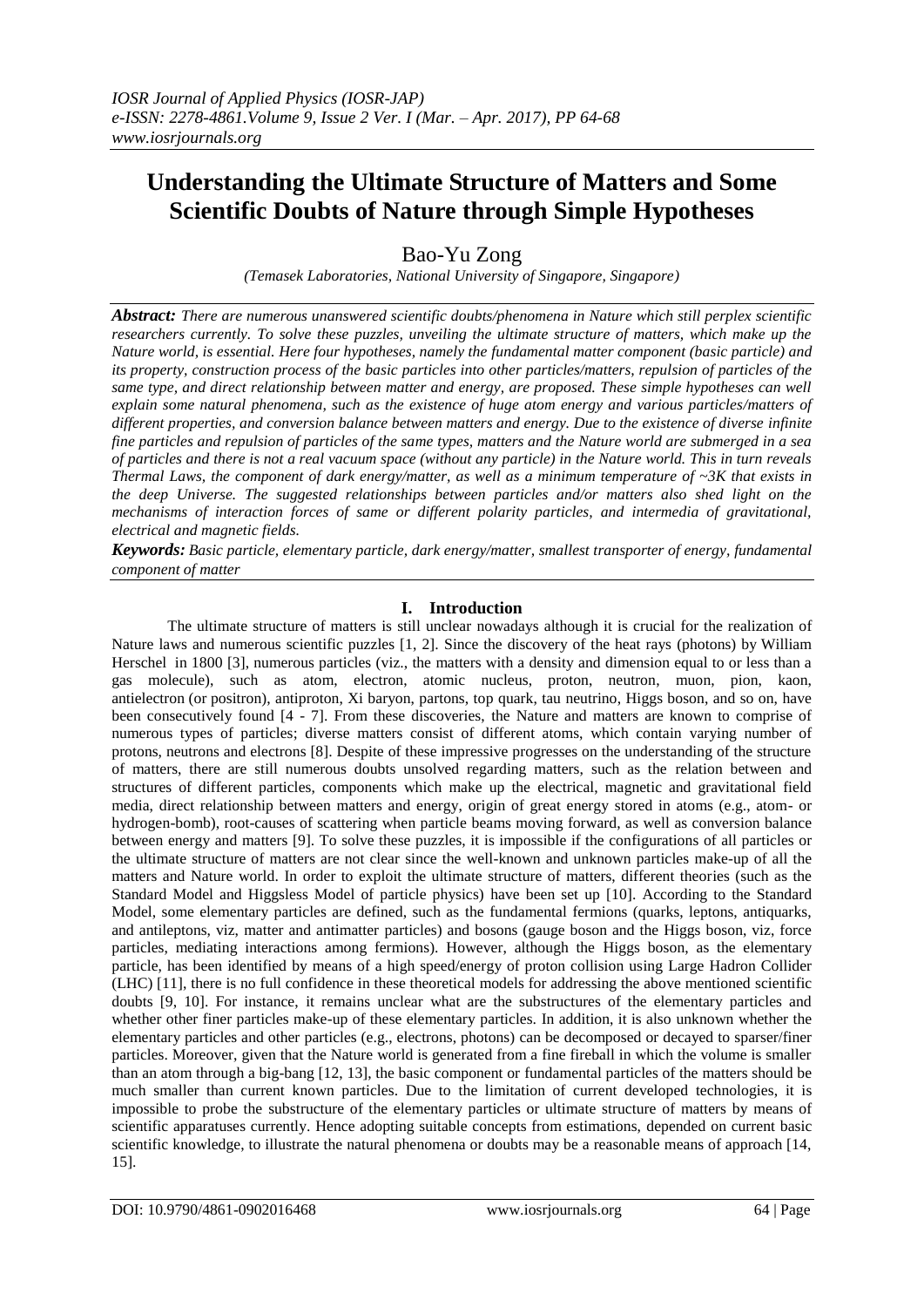Therefore in this work, through proposing a new concept from four simple hypotheses, namely the basic unit of particle or energy transporter, repulsion of particles of the same polarity, and the construction process of all particles and matters from the basic particles (basicles), the above mentioned scientific doubts can be readily explained. For instance, the reasons for the scattering of moving particle beams, thermodynamic laws, balance conversion of matter and energy, the component of dark energy/matter, as well as a minimum temperature of ~3K in the deep Universe and other scientific puzzles can also be clearly elaborated.

## **Hypothesis**

## **II. Hypotheses And Discussion**

*1<sup>st</sup>hypothesis*. All matters and particles consist of the same basic particles (basicles). As an elementary unit, a basicle has a polar property and cannot be further decomposed. Hence it represents the smallest unit or basic component of matters.

2<sup>nd</sup>hypothesis. Based on the polar property, basicles in different arrangements (during combination under exterior energy) form diverse types of bigger fine composite particles with diverse properties. The various similar or different fine composite particles further aggregate to even larger fine composite particles, which possess greater differences in properties and behaviours, in more diverse arrangements. Through these continuous aggregations or combination, the reported elementary particles (fermions and bosons) and big composite particles, such as well-known neutrinos, neutrinos, baryons, photons, phonons, electrons, protons, neutrons, nucleus, and so on [16 - 18], are generated (Fig. 1). As compared to a big particle (e.g., photon), most of the fine particles are likened to be small golf balls in contrast to the moon or a star in dimension. Thus they are invisible and undetectable by means of present technologies, but can possibly be found with the development of precise detection equipment in the future. Some fine particles of diverse forms are relatively stable whereas other unstable ones may be readily converted to new types of particles. From these dense/big and sparse/fine particles, different atoms, molecules, and various types of matters or antimatters (probably consisting of special atoms, in which the positions of proton and electron of common atoms are replaced by antiproton and positron, respectively) are well-known to be subsequently formed.

 $3<sup>rd</sup>$  *hypothesis*. Particles of the same type repel each other and the interaction of all particles and matters are dependent on the specific arrangements of other finer particles or basicles. Two basicles will not repel each other if they do not come into close contact. However, once larger particles are formed from two or more elementary basicles under an external force or energy, the as-generated particles of the same type will repel each other, as a result of the arrangement of basicles between and around them. Similarly, the attraction of particles of different polarity also occurs through the unique arrangements of finer particles or basicles. Due to the repulsion of similarly polarized particles, a larger dense particle consisting of compact uniform stacking of these finer particles in same types (including basicles) is usually unattainable unless under the influence of a quite high external force or energy (such as high speed bumping). Thus, similar to matters, all particles (excluding basicles) are expected to be porous when magnified under a 'super microscope'.

4<sup>th</sup>hypothesis. Matter is the transporter of energy while energy is the motion phenomena of matter. There is not any energy without matter.

#### **Discussion**

Based on the four hypotheses, we can explain numerous scientific doubts and laws of nature, such as the existence of different types or densities/sizes of particles, huge energy stored in atoms, balance of matter and energy conversion, particle beam scattering, thermal laws, and different time at the diverse atmosphere height around a dense planet or star. As the nondecomposed elementary basticles are the basic components of all matters and particles as well as the matter is the only transporter of energy, a balance between matter and energy can be achieved during their conversion since nothing is lost or added in the conversion. The basicles, represent the smallest units of energy transportation, are the basis of the conversion balance. Any radiation or energy is the phenomena of different motion or existence of particle(s) or matter(s), within which moving fine particles are contained. Thus this is the contributing factor to the  $1<sup>st</sup>$  Law of Thermodynamics – The total energy of an isolated system is constant, even though energy can be transferred from one to another type. In addition, as all particles such as atoms, are formed under a high external force or energy, they store huge energy inside. Some energy can be released when the particles decompose or combine to new particles, such as during the explosion of Hydrogen or atom-bomb, although the alteration of the relatively stable particles is usually required some extent of initial threshold energy. The repulsion of particles, such as photons, phonons, electrons, etc, of the same polarity usually leads to the scattering effect of the particle beam during moving forward. In addition, there are different interactions between particles of diverse properties, such as attraction between positive and negative particles. As the fine particles exist in huge quantity with different densities/sizes and diverse properties in the Nature world, the behavior of a particle is affected by other similar or diverse type particles or enclosed sparse or dense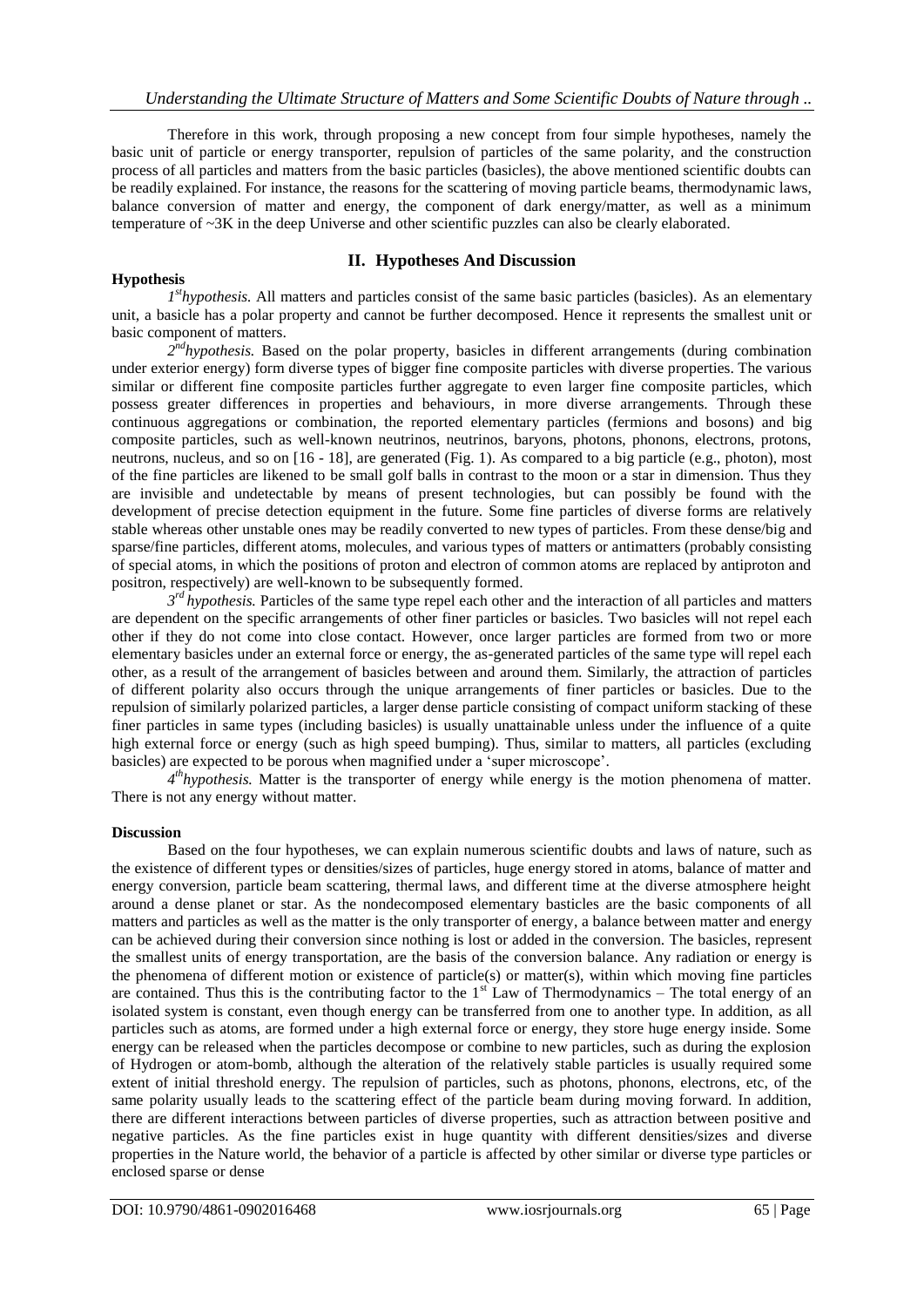

**Figure 1.** Schematic illustration of all particle formation from the fundamental basicles through various combination or aggregation under external force or energy. The dark energy/matter is consisted of all invisible particles.

matters through the gravitational or other natural fields. This leads to different behaviors of specific particle in different environments. For example, most particles at atomic or sub-atomic scales (e.g., photons, electrons) behave as two phase properties of 'wave and particle', in which the position and motion direction of each particle cannot be simultaneously identified [19]. In addition, the repulsion of similar particles (e.g., photons, phonons) and elementary basicles (when in close contact) results in a tendency to usually occupy large volume where possible. This is likened to gas molecules moving from the bottle opening through the entire bottle space with a preference for larger entropy. This provides a possible explanation for the origin of the Second Law of Thermodynamics ‒ In an isolated gas or particle system, the entropy approaches a maximum value [20, 21]. In considering the whole Nature world as a huge isolated system, the Second Law of Thermodynamics is taken into account here as well. Based on the four hypotheses, the particle distribution around a matter (Fig. 2a and b) as well as the dark energy or fine dark matter (Fig. 1) can also be explained. The distribution of particles around matters and in the Nature world can be readily predicted, as shown in figure 2a. The matters or dense/big particles, made up of various types of fine particles and basicles, can decompose into the sparse/fine particles and elementary basicles under different situations, such as bumping, heating, aging, degrading, decaying, etc. Hence there exists a lot of visible (e.g., photons) and, in particular, invisible particles of various kinds or densities/sizes surrounding all matters, such as stars, planets, and debris. As a result, vast types of particles occupy the whole Nature world or Universe. Hence the supposed 'vacuum' at the outer space of the Earth, where there exists negligible or no gas molecules, would also be made up of vast fine particles (such as radiation particles, photons, baryons, other finer particles, etc) instead of without any matter. Therefore, the Nature world and all matters are submerged in a sea of vast types of particles; there is dark energy or fine dark matter (Fig. 1) in the Nature world. Hence the absolute average temperature measured so far is usually higher than or at least 2.7K in the deep spaces of the Universe [22, 23]. The dark energy and fine dark matter also contain 'cosmic microwave background (CMB)' from the decaying radiation, suggesting the presence of photon particles as well. It is these vast invisible particles which constitute dark energy or fine dark matters, which total percentage is much higher than visible matters in Nature. Due to the effects of gravitational and magnetic fields of the dense matter, different types of visible (e.g., vapors) and invisible particles lie uniformly in a layer-like fashion around the dense or large matter (Fig. 2a), such as a planet or star. Bigger particles (e.g., H<sub>2</sub>O, O<sub>2</sub>, N<sub>2</sub>, CO<sub>2</sub> molecules) and fine/denser particles occupy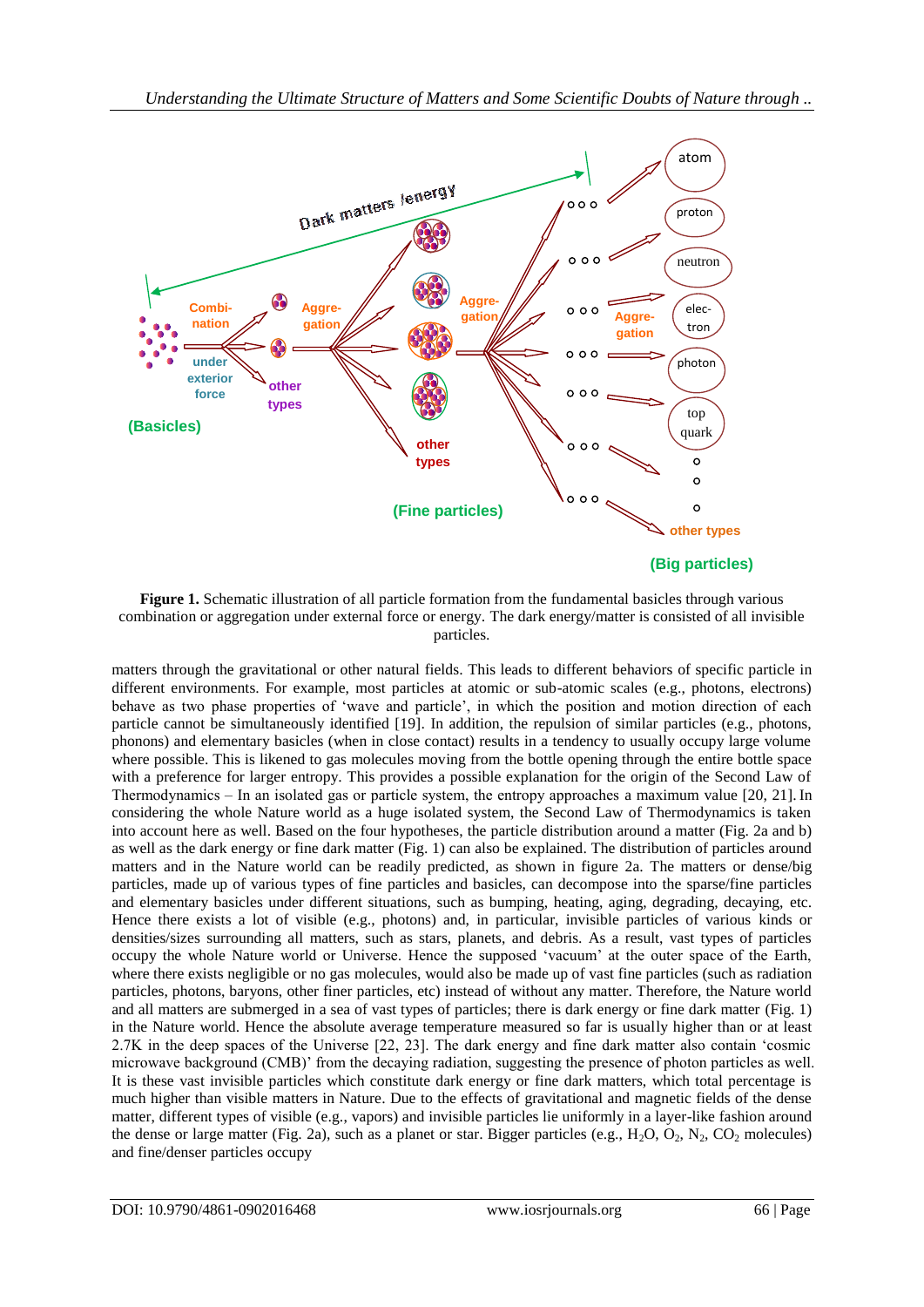

**Figure 2.** The arrangement of diverse fine particles (a) around a matter, and as the interaction media (b) in gravitational field between (A) and (B) matter as well as (c) in electrical or magnetic field, which are predicted from the four hypotheses.

in the inner layers, while only sparser/finer invisible particles reside at the outer layers. The distribution density of particles is reduced with increasing distance away from the matter (Fig. 2a). Within the same layer, the particle density and properties are usually similar. Hence their motion or decaying speeds as well as the attraction from other particles and the response to other particles are similar. Thus, the time within the same layer is the same, but differs slightly from the time at other layers. Time is well known to be measured by the internal motion or decaying speed of one matter at a specific location in the space. There are different times at different particle layers due to the diverse internal motion or decaying speeds of matter, which are determined by the different interactions among the matters and/or particles at the different layers. Particles (e.g., photons), in the presence of negligible gravitational effect, travel with greater ease along the same layer, compared to across different density particle layers around a matter. This may be the root cause of a bent space-time around a dense matter stated in Einstein's general theory of relativity.

Furthermore, the inter-media of the gravitational field, as well as electrical or magnetic field can be also explained based on the hypotheses. Due to the interaction between matters and/or particles, when two matters move close enough, different types of particles in the particle sea around the two matters arrange in an unique manner, depending on the properties and dimensions of the matters and particles, as shown in Fig. 2b. This arrangement process involves the transfer of interaction force from one matter to another through the huge quantity of invisible particles. This is the formation of gravity. Similar to gravitational force, the interaction media in magnetic and electrical fields are also attributed to the unique arrangements of specific invisible particles between and around the 'North' and 'South' magnetic poles or 'Positive' and 'Negative' electrodes (Fig. 2c). Therefore, all matter or field interactions occur through the different arrangements of invisible specific particles in the Nature world.

#### **III. Conclusion**

Through proposing the four hypotheses, the origins of some basic natural phenomena or Laws of Nature have been illustrated, such as the elementary component of particles and matters, particle beam scattering, balance of matter and energy conversion, huge energy stored in atoms, interaction media of Nature fields, components of dark matters or energy, Thermodynamic laws, different time at the diverse atmosphere height around a dense planet or star and so forth. These in turn can probably lead to further explorations of other scientific puzzles, such as the extinction and generation of the Universe.

#### **References**

- [1] P.C.W. Davies, [A new theory of the Universe,](http://www.nature.com.libproxy1.nus.edu.sg/nature/journal/v255/n5505/pdf/255191a0.pdf) *[Nature](http://www.nature.com.libproxy1.nus.edu.sg/nature)*, *255*, 1975, 191–192.
- [2] J.D. Barrow, *The book of Nature worlds – Exploring the limit of the Cosmos* (New York: W. W. Norton & Company, 2011).
- [3] N.S. Agarwal, Experimental proof of mass in photon*, J. Mod. Phys. 6*, 2015, 627-633.
- [4] [S.](http://www.cambridge.org/academic/authors/204994) Weinberg, *The discovery of subatomic particles 2nd Edition* (Cambridge: Cambridge University Press, 2003).
- [5] N. Turok, [Particle physics: Particles and the Universe,](http://www.nature.com.libproxy1.nus.edu.sg/nature/journal/v322/n6075/pdf/322111a0.pdf) *[Nature](http://www.nature.com.libproxy1.nus.edu.sg/nature) 322,* 1986, 111-112.
- [6] B. Carithers and P. Grannis, [Discovery of the Top Quark,](http://www.slac.stanford.edu/pubs/beamline/25/3/25-3-carithers.pdf) *[SLAC](https://en.wikipedia.org/wiki/SLAC) [Beam Line](https://en.wikipedia.org/w/index.php?title=Beam_Line_(journal)&action=edit&redlink=1) 25*, 1995, 4-16.
- [7] E. Akkermans and G. MontambauxJuly, Mesoscopic Physics of Electrons and Photons (Cambridge: Cambridge University Press, 2006).
- [8] R. McWeeny, *Atoms, molecules, matter – the stuff of Chemistry* (Pisa: University Pisa, [http://www.learndev.org](http://www.learndev.org/ScienceWorkBooks.html) [/ScienceWorkBooks.html,](http://www.learndev.org/ScienceWorkBooks.html) 2007)
- [9] A.R. Wallace, *Man's place in the Nature world 4th edn* (London: Chapman and Hall, 1912).
- [10] D. Lincoln, *The Large Hadron Collider: The extraordinary story of the Higgs Boson and other stuff that will blow your mind*. (Baltimore: Johns Hopkins University Press, 2014).
- [11] J.D. Lykken, *Beyond the Standard Model* [\(CERN:](https://en.wikipedia.org/wiki/CERN) CERN Yellow Report pp 101–109, 2010).